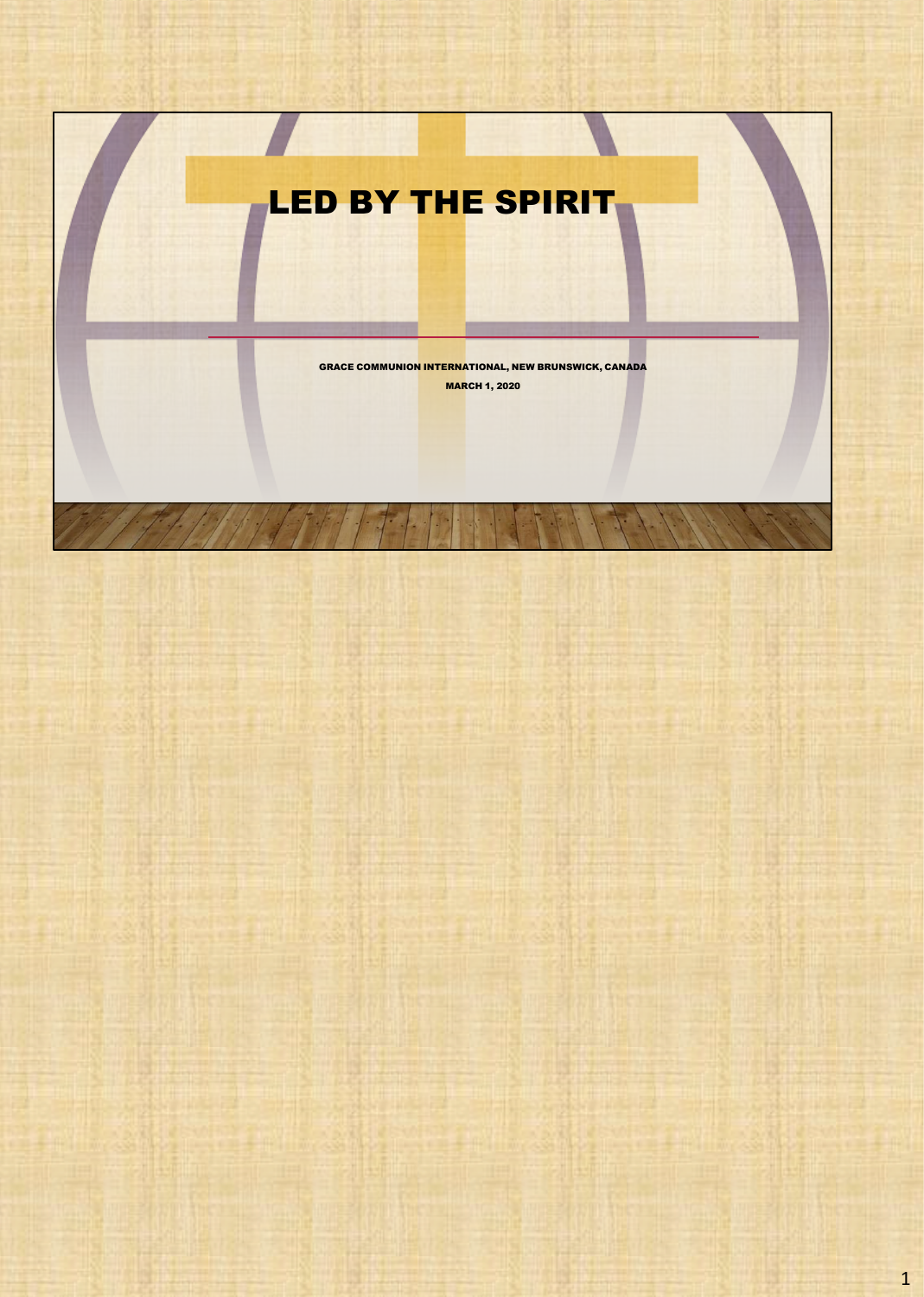## SCRIPTURE READING MATT 4:1-11 (ESV)

Led by the Spirit

**"1 ¶ Then Jesus was led up by the Spirit into** the wilderness to be tempted by the devil.

2 And after fasting forty days and forty nights, he was hungry.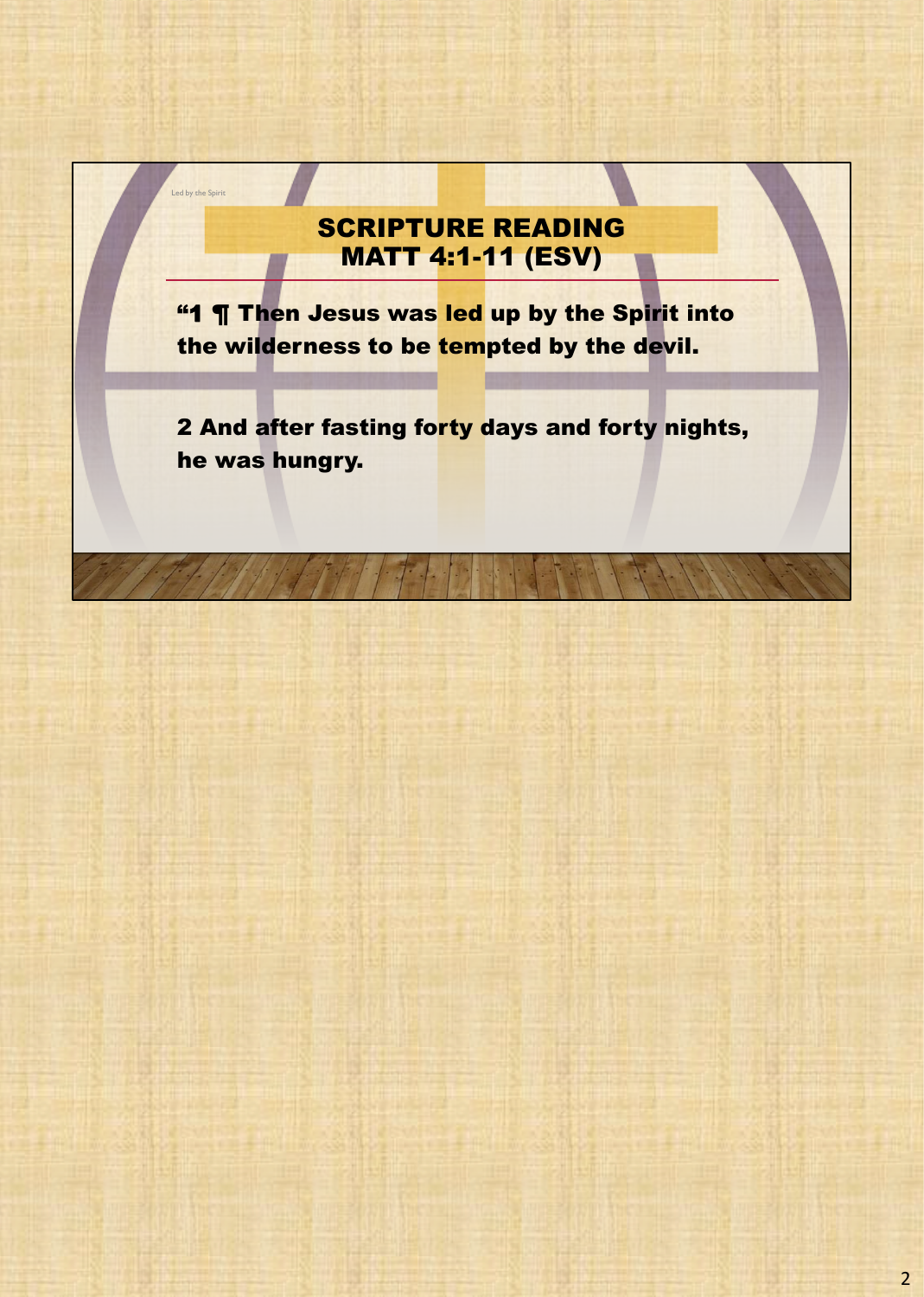3 And the tempter came and said to him, "If you are the Son of God, command these stones to become loaves of bread."

Led by the Spirit

**4** But he answered, "It is written, '"Man shall not live by bread alone, but by every word that comes from the mouth of God."'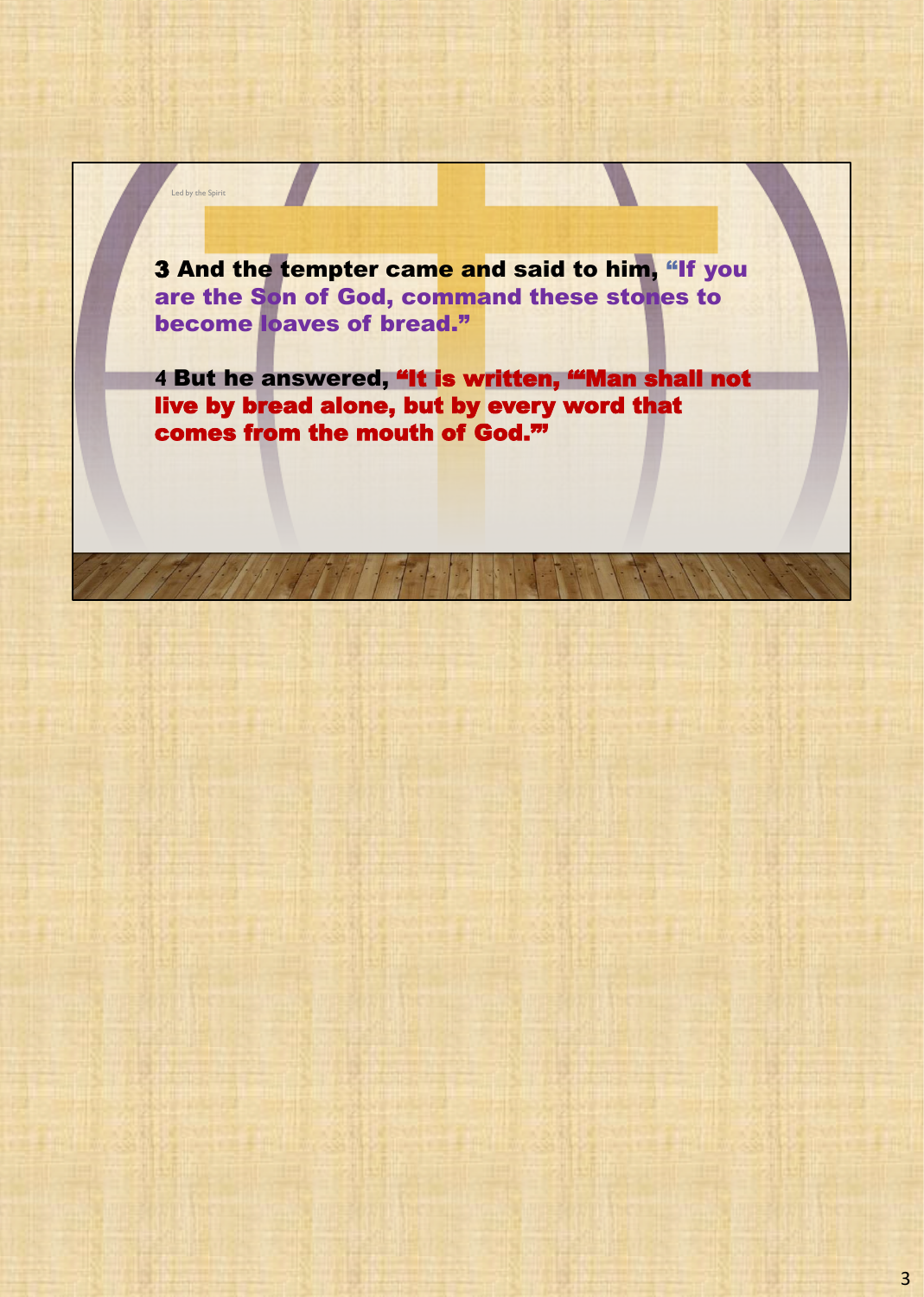### 5 Then the devil took him to the holy city and set him on the pinnacle of the temple

Led by the Spirit

6 and said to him, "If you are the Son of God, throw yourself down, for it is written, 'He will command his angels concerning you,' and "On their hands they will bear you up, lest you strike your foot against a stone.""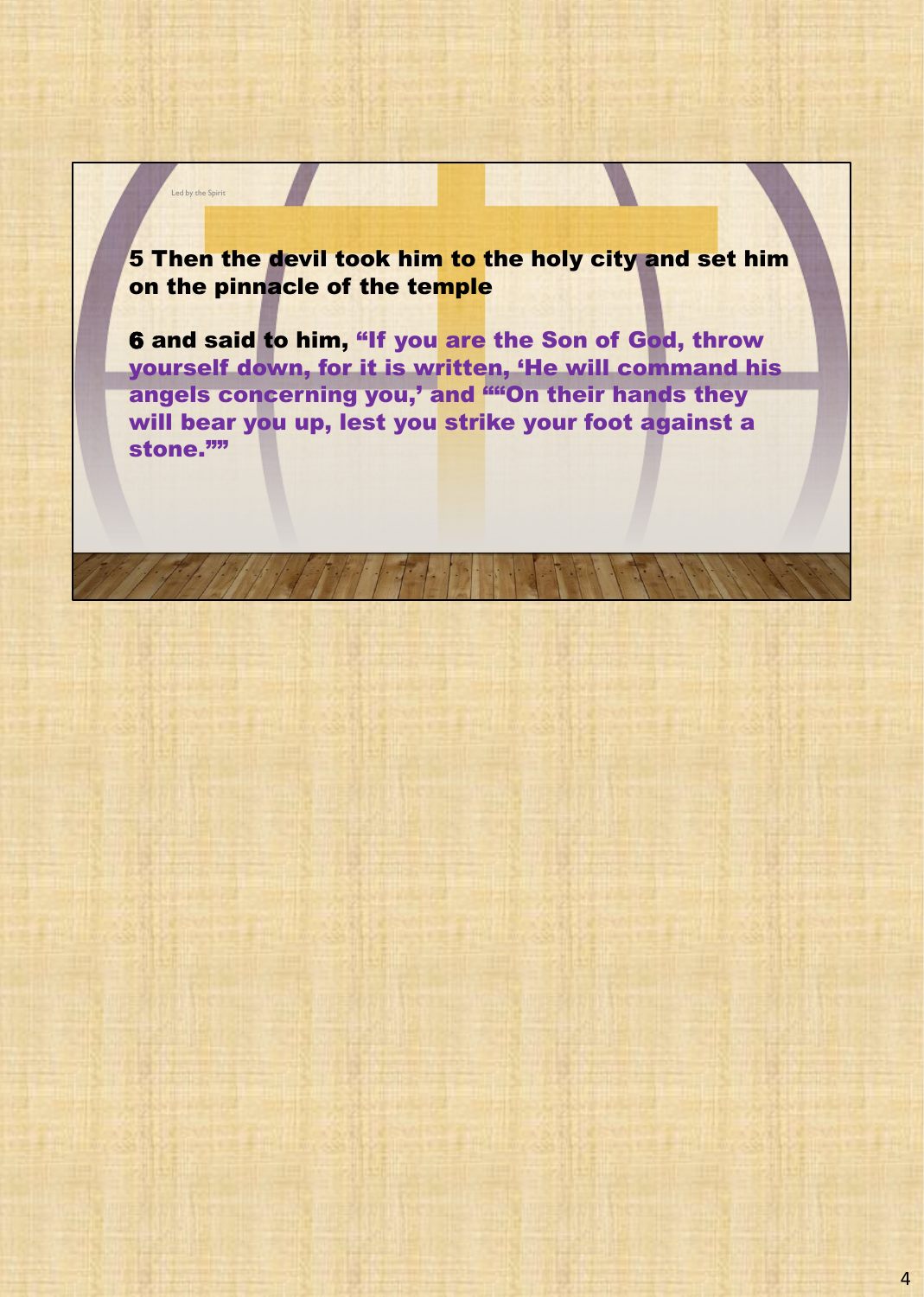7 Jesus said to him, "Again it is written, 'You shall not put the Lord your God to the test.'"

Led by the Spirit

...

8 Again, the devil took him to a very high mountain and showed him all the kingdoms of the world and their glory.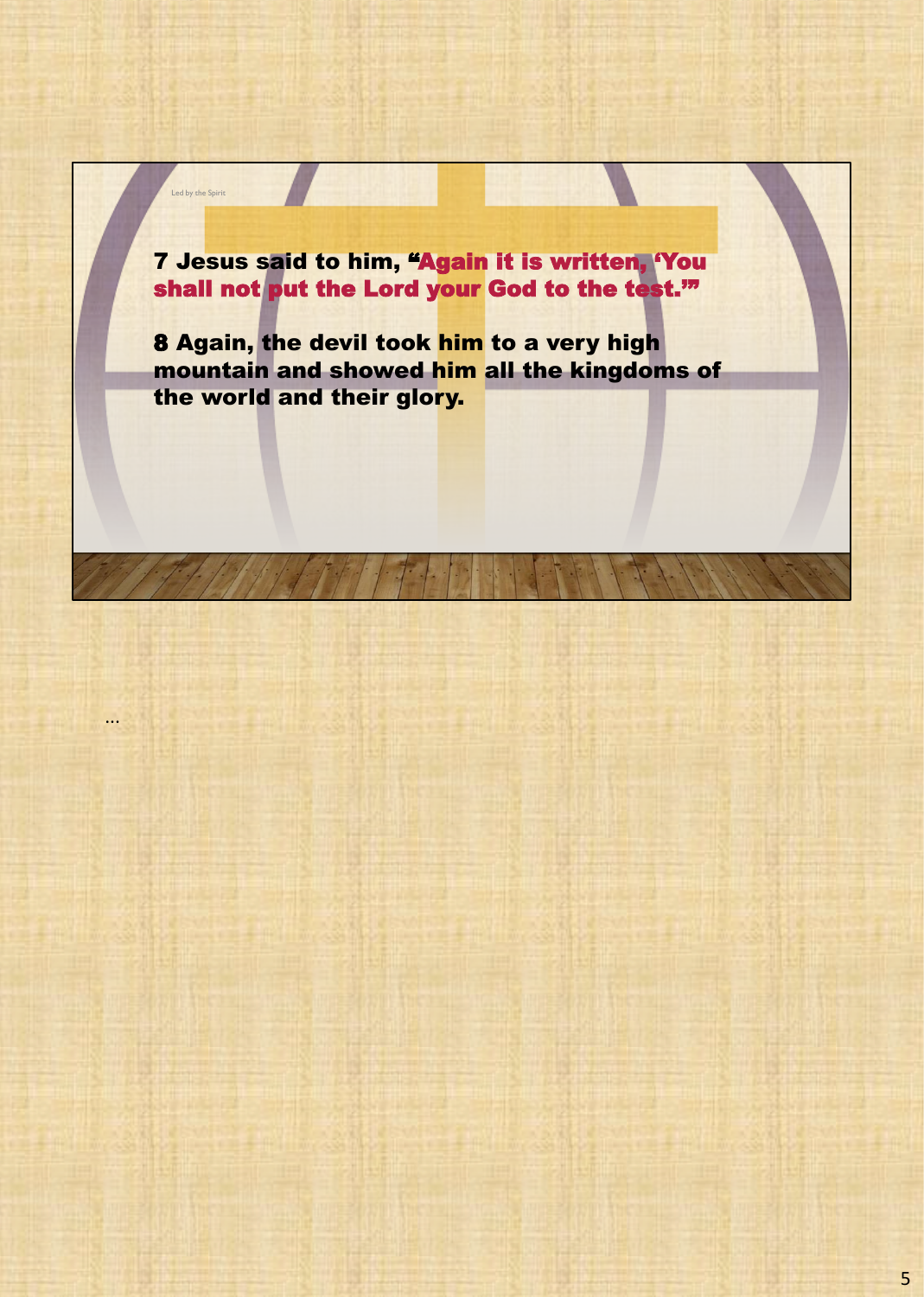9 And he said to him, "All these I will give you, if you will fall down and worship me."

Led by the Spirit

10 Then Jesus said to him, "Be gone, Satan! For it is written, '"You shall worship the Lord your God and him only shall you serve."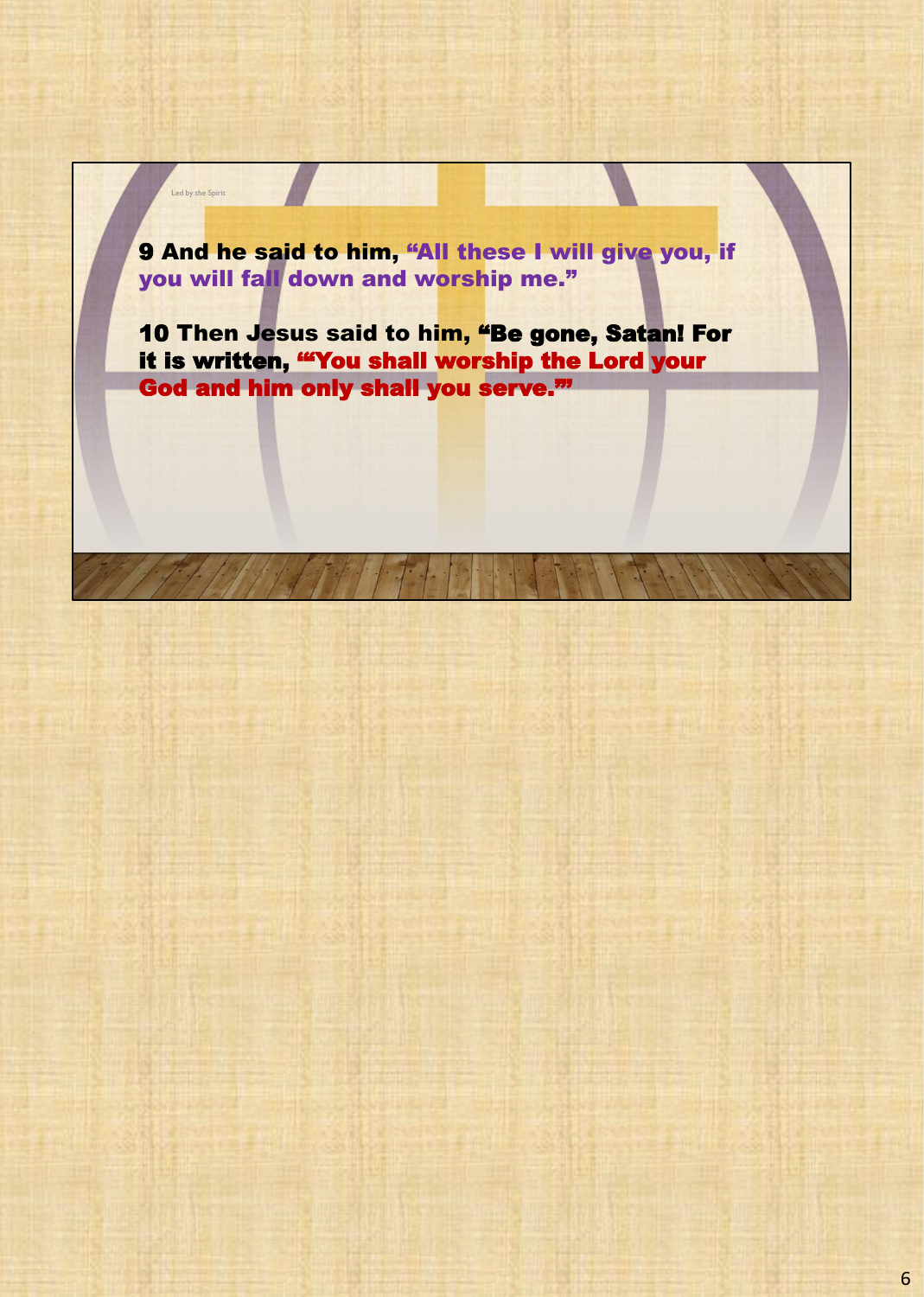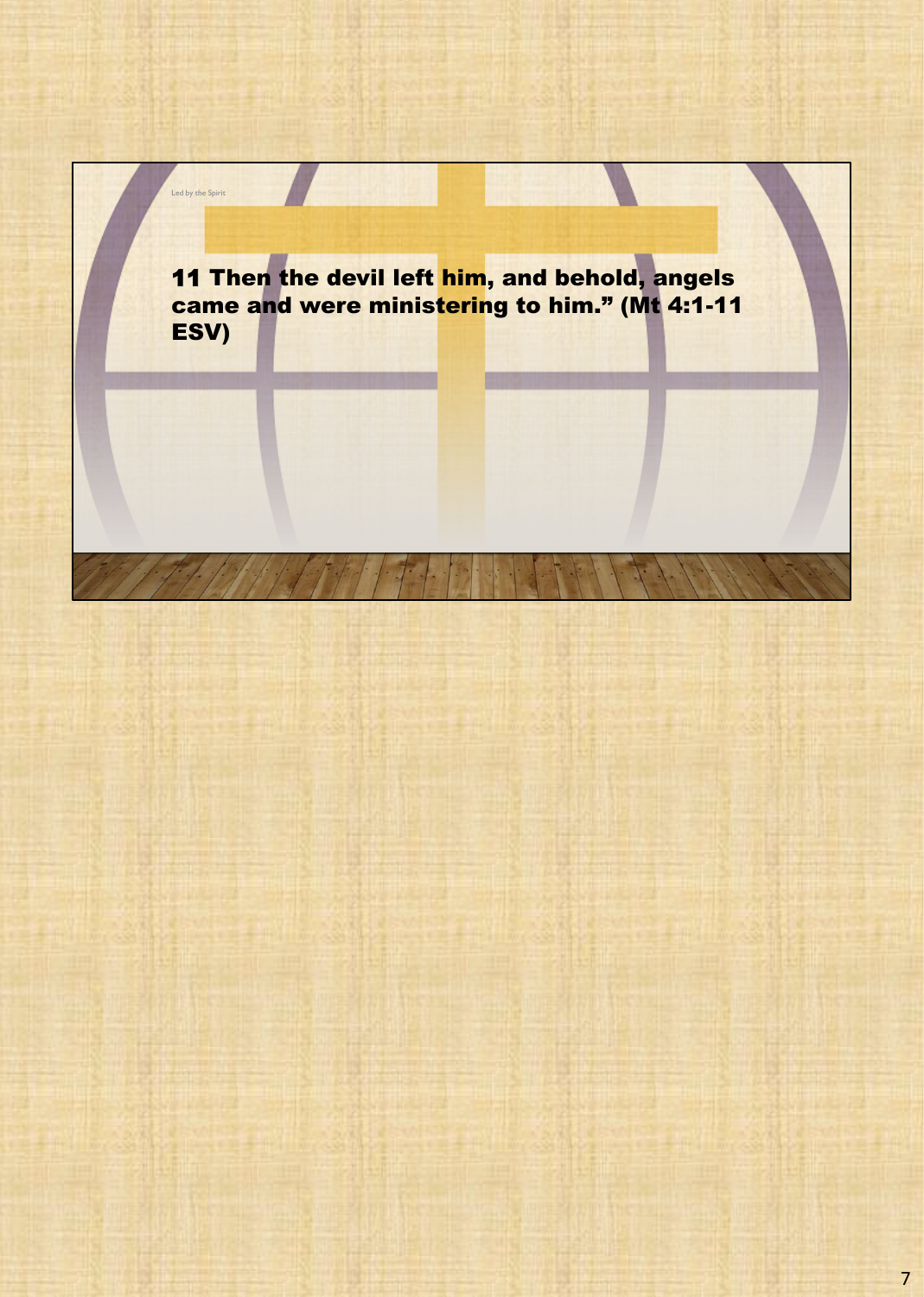

During today's sermon, we are going to stop and think about how Jesus was tempted in the desert and how Satan was thwarted and frustrated in his efforts.

There are also lessons we can learn from Jesus' experience.

Looking at the context in Matthew 3, Jesus was baptized by John the Baptist. After his baptism, Jesus went up from the water and the heavens were opened.

John the Baptist saw the Holy Spirit, the Spirit of God descending on him like a dove.

He then heard a voice from heaven who said, "**This is my beloved son with whom I am well pleased".**

In Luke 3:21-22 we read that after his baptism, Jesus was praying. **The Holy Spirit descended on him in bodily form, like a dove; and a voice came from heaven, "You are my beloved Son; with you I am well pleased".**

The next verse tells us much about Jesus.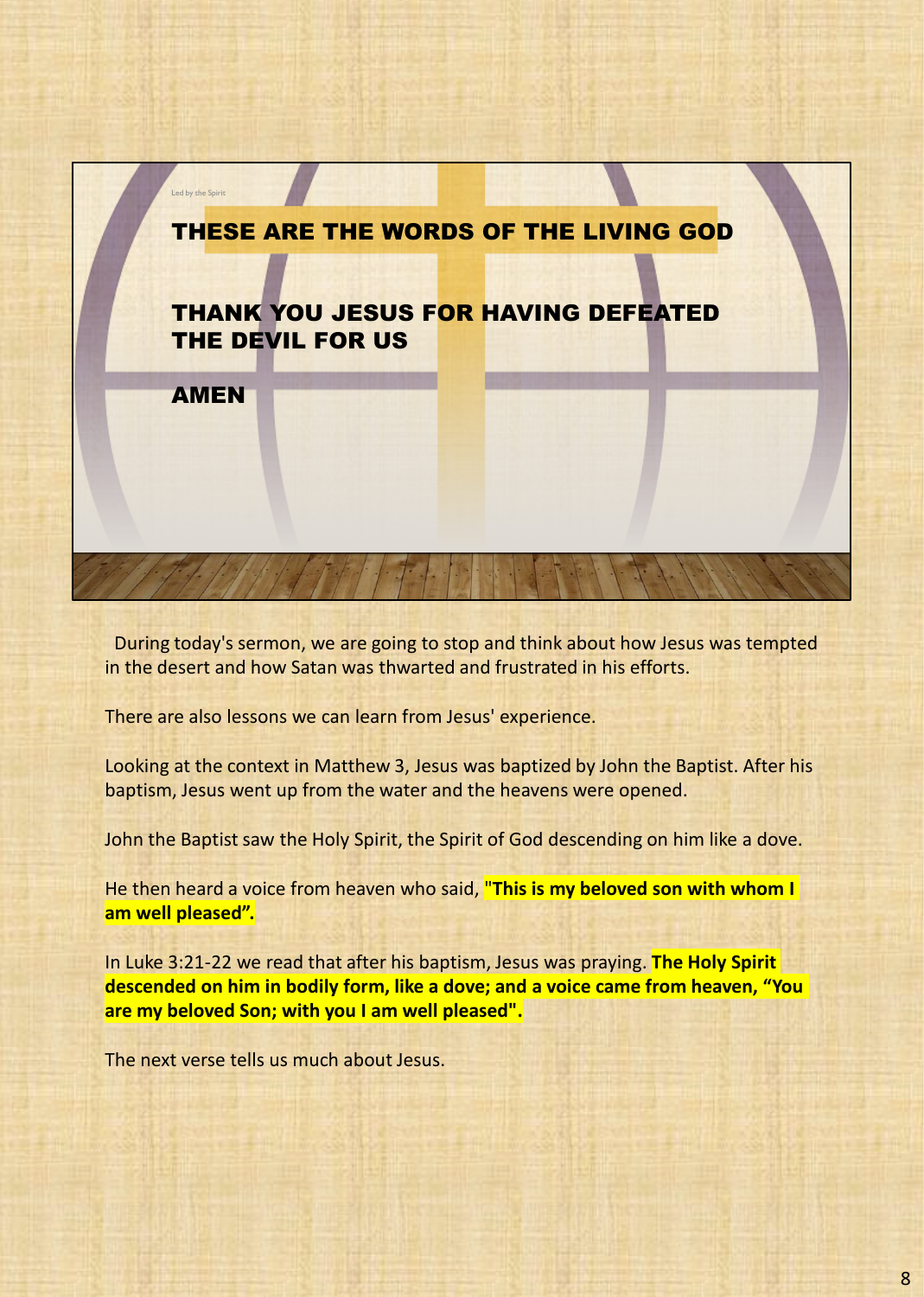

The words that we read of Jesus being led by the Spirit into the wilderness tell us much about the humanity of Jesus and about the Holy Spirit.

The Holy Spirit is not an impersonal force. He is the one who leads Jesus in the desert to face an archenemy Satan, also called the devil and the tempter.

Satan is an "adversary (one who opposes another in purpose or act)" (Strong's concordance)

The devil is also translated in other verses as **"false accuser"** and **"slanderer".**

Jesus fasted for 40 days. Fasting is not a means to manipulate God into doing what we want. Fasting is a discipline that helps us purposely become closer to God. It helps us to grow in our relationship with him. As we seek God through fasting, he helps us to grow in relationship with him and he helps us discern his will for us.

It is certainly a good way to prepare for the celebration of the holy week coming soon. This year, Good Friday is on the April 10 and Easter on Sunday, April 12.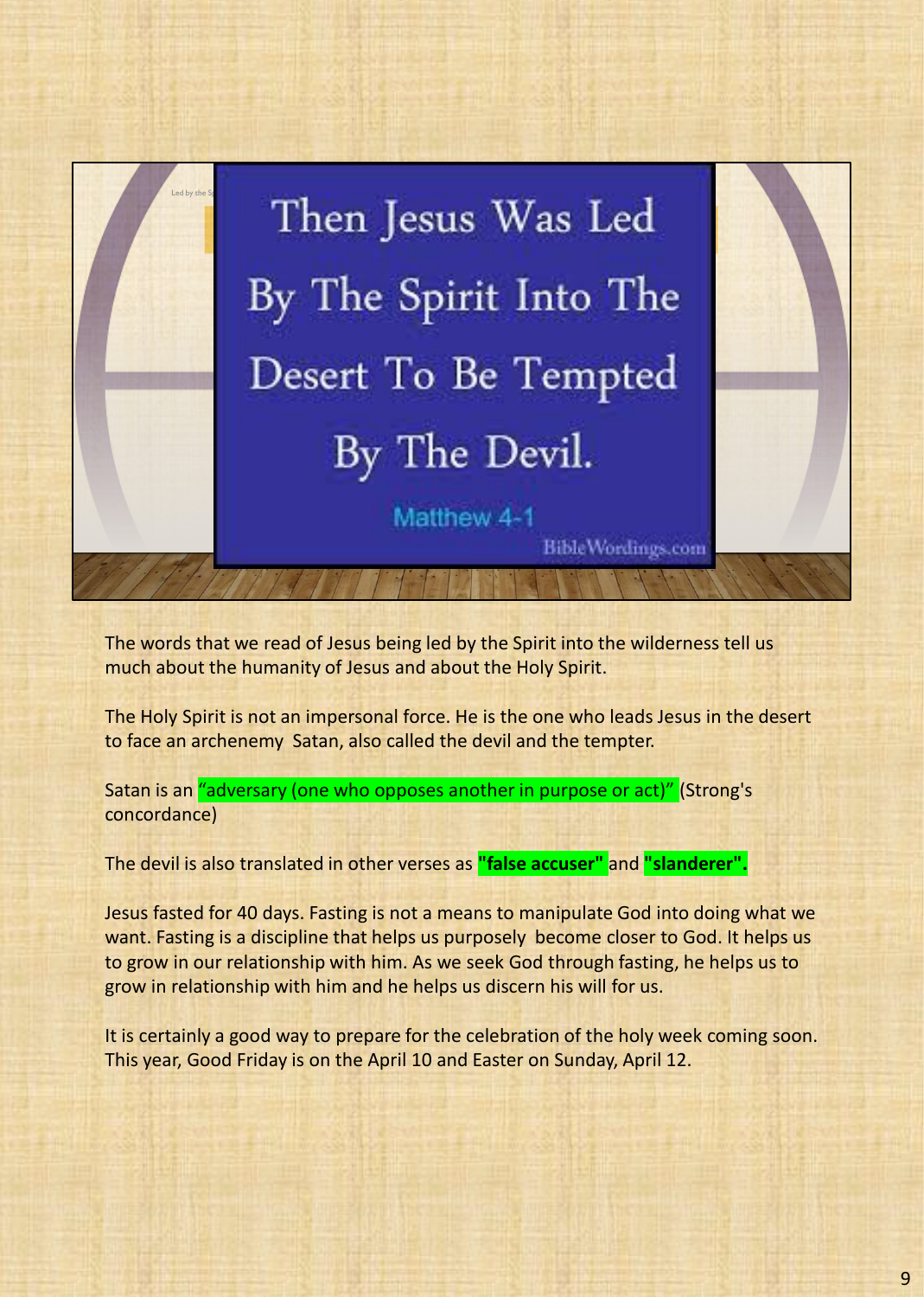

Reading the fact that Jesus was led by the Holy Spirit shows us clearly that he set aside his divine prerogatives to live fully as a human being.

It's important when talking about Jesus and when we worship him to not forget that the Bible calls Jesus the descendent of David, the Son of man and the man Christ Jesus.

The apostle Paul refers to him as being the man Christ Jesus, our mediator. **"For there is one God, and there is one mediator between God and men, the man Christ Jesus," (1 Ti 2:5 ESV)**

While Jesus lived on the earth, he lived as a man. He did miracles that other men did also.

For example, Jesus walked on water. The apostle Peter also walked on water.

Jesus raised the dead. He raised Lazarus from the dead. He also raised from the dead the daughter of Jairus and the son of the widow at Nain.

Other of God's servant also raise the dead.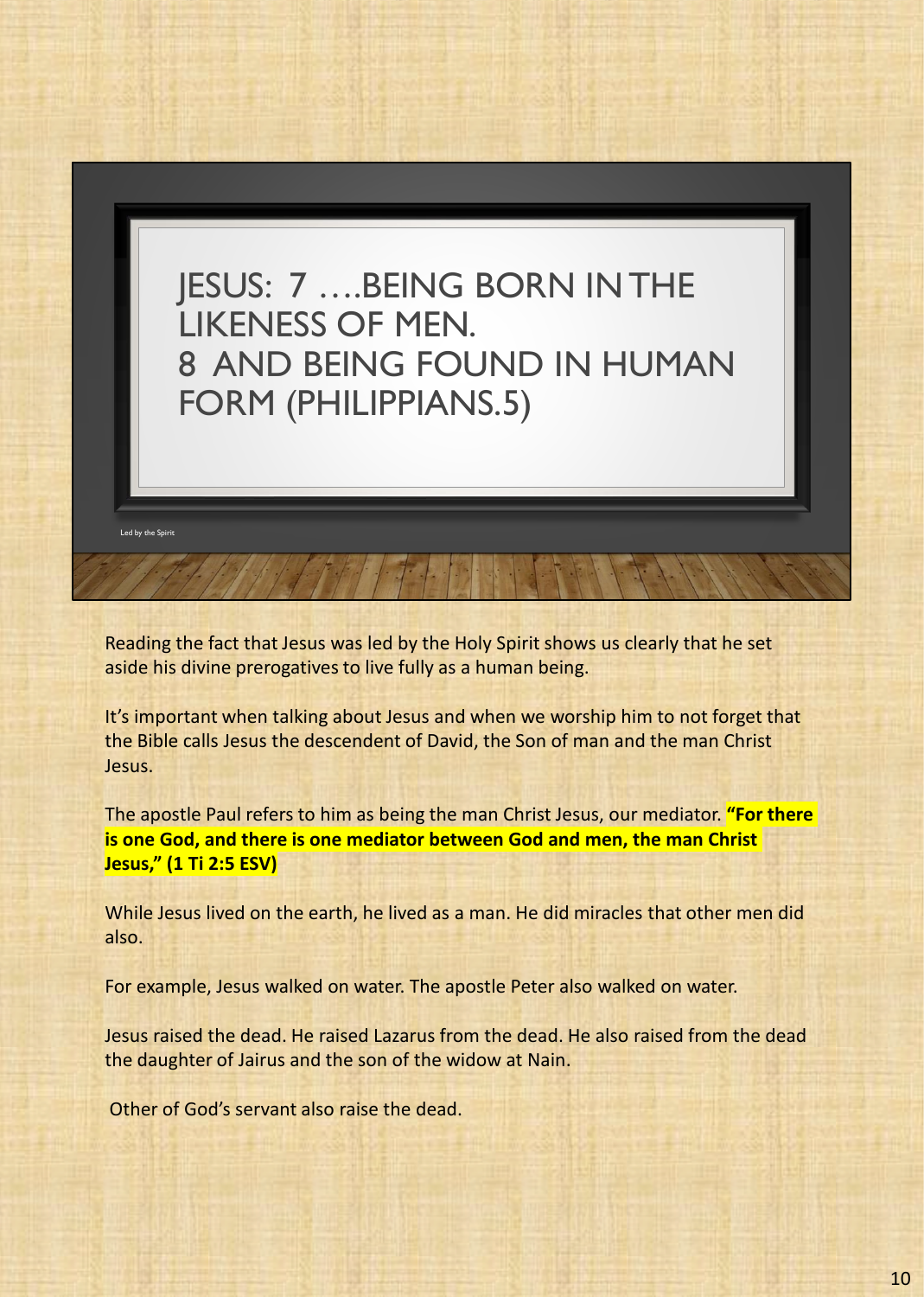In 1 Kings 17:17-24, we read how God worked through the prophet Elisha to raise the widow's son. "*20 And he cried to the LORD, 'O LORD my God, have you brought calamity even upon the widow with whom I sojourn, by killing her son?' 21 Then he stretched himself upon the child three times and cried to the LORD, 'O LORD my God, let this child's life come into him again.' 22 And the LORD listened to the voice of Elijah. And the life of the child came into him again, and he revived." (1 Ki 17:20-22 ESV)*

God work through Peter to raise Tabitha, also called Dorcas, a faithful disciple of Jesus who was known for her good works and acts of charity. When she died, the widows present in her home were expressing their grief at such a precious loss of life.

Peter told him to step outside and then he *"knelt down and prayed; and turning to the body he said, 'Tabitha, arise.' And she opened her eyes, and when she saw Peter she sat up. 41 And he gave her his hand and raised her up. Then calling the saints and widows, he presented her alive. 42 And it became known throughout all Joppa, and many believed in the Lord." (Ac 9:40-42 ESV)*

Obviously, God worked through Elijah and through Peter to raise people from the dead.

However, Jesus living on earth as a man like us, did so many more miracles than any who had preceded him as he was led by the Holy Spirit.

*"30 Now Jesus did many other signs in the presence of the disciples, which are not written in this book; 31 but these are written so that you may believe that Jesus is the Christ, the Son of God, and that by believing you may have life in his name." (Joh 20:30-31 ESV)*

"*Now there are also many other things that Jesus did. Were every one of them to be written, I suppose that the world itself could not contain the books that would be written." (Joh 21:25 ESV)*

As we read in Philippians, although Jesus was also the Son of God, while on earth, *"did not count equality with God a thing to be grasped, but made himself nothing, taking the form of a servant...".*

As we read the Gospels, we are not to minimize the humanity of Jesus. He lived as a human led by the Holy Spirit. He lived a perfect life never once having sinned.

*Therefore, while Jesus was fully God with all of the attributes of deity, he limited their use so that he could fulfill the promises of God sending a very human messianic deliverer from the line of David. He lived the same kind of life that you*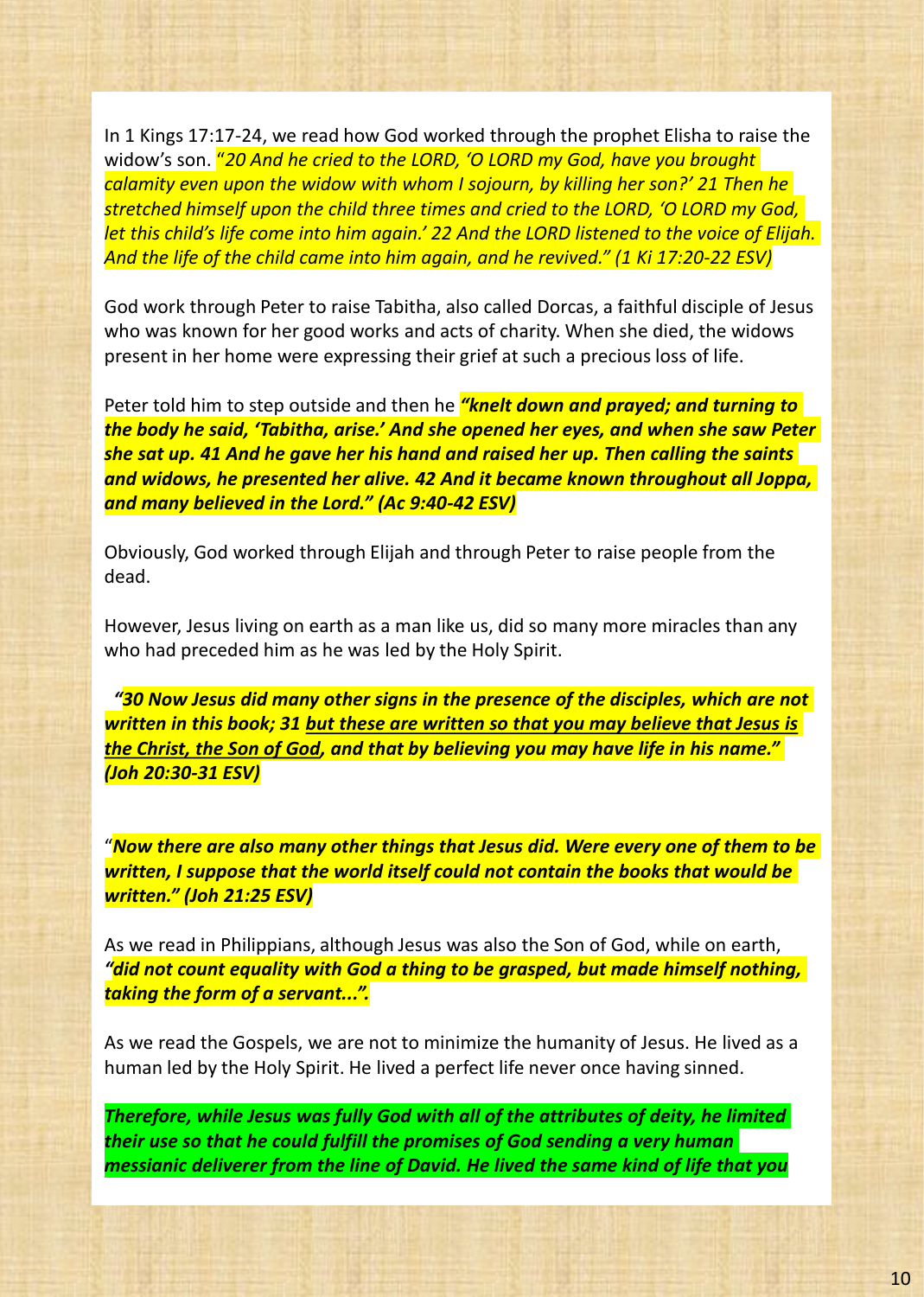*and I live, but he did so perfectly because he was perfectly obedient to the will of the Father in the power of the Spirit. The beginning of Jesus' public ministry was marked by the Spirit's coming on him at his baptism (3:13—17), and it was the Spirit who led Jesus immediately to be tempted (4:1).* Wilkins, Michael J.. The NIV Application Commentary: Matthew (p. 164). Zondervan. Kindle Edition.

We also need to remember that Jesus did things that other men never did during his ministry on earth. For example,

—he forgave sins which only God can do;

—he also accepted worship (Matthew 2:8; 14:33).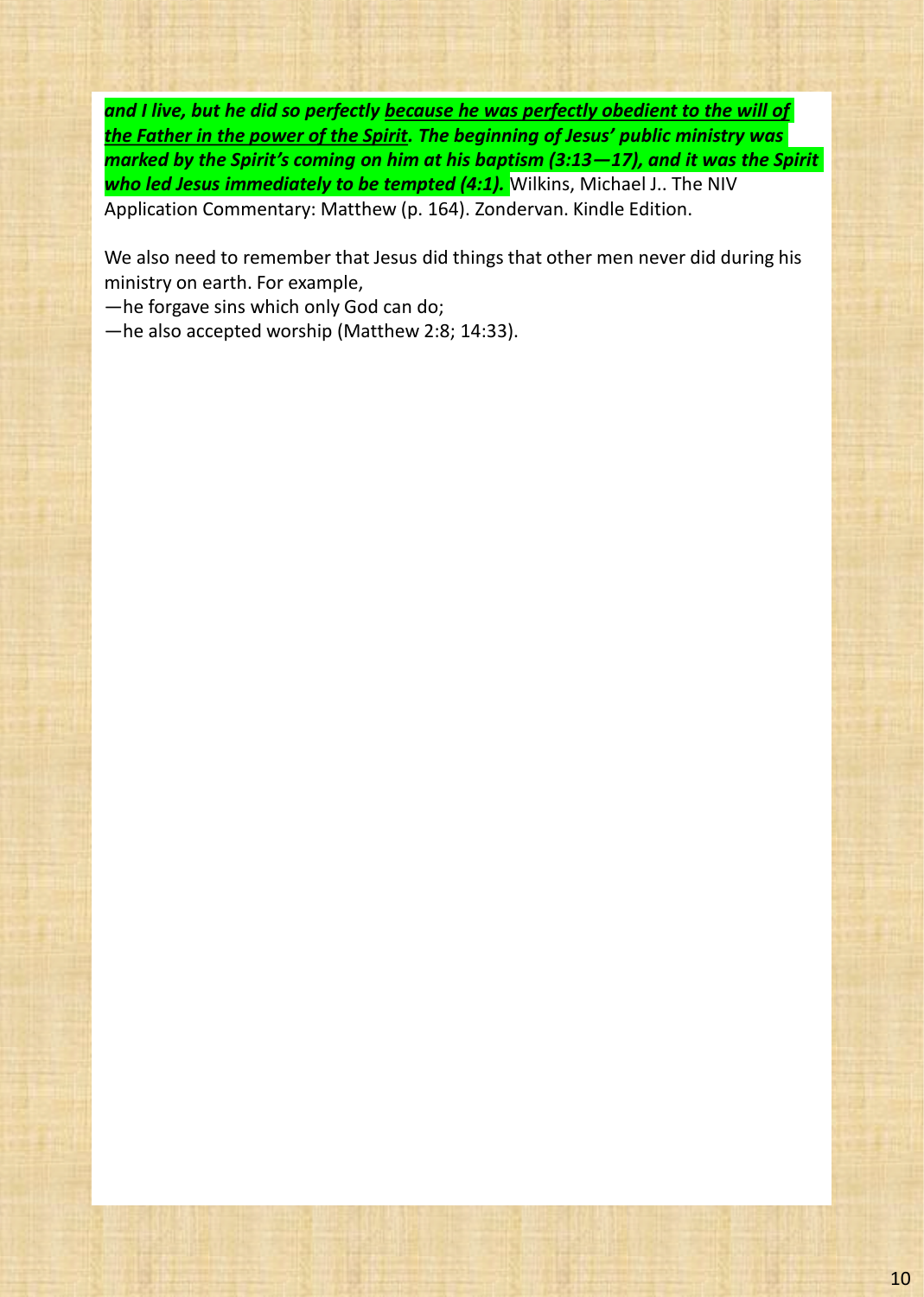## SATAN THE DEVIL IS REAL

• "in which you once walked, following the course of this world, following the prince of the power of the air, the spirit that is now at work in the sons of disobedience—" (Eph 2:2 ESV)

What is a prince?

Led by the Spirit

That word is found 37 times in the New Testament and it means a ruler, commander, chief, leader (Strong's Concordance).

Consequently, Satan being a ruler, has an untold number of fallen angels like him and under him. Jesus was very clear about how evil he is when he described him to the Pharisees. He said to them, "*You are of your father the devil, and your will is to do your father's desires. He was a murderer from the beginning, and has nothing to do with the truth, because there is no truth in him. When he lies, he speaks out of his own character, for he is a liar and the father of lies." (Joh 8:44 ESV)*

The devil is a tempter. The way he operates is that he tries to manipulate people to take things in their own hands and to act apart from God's will.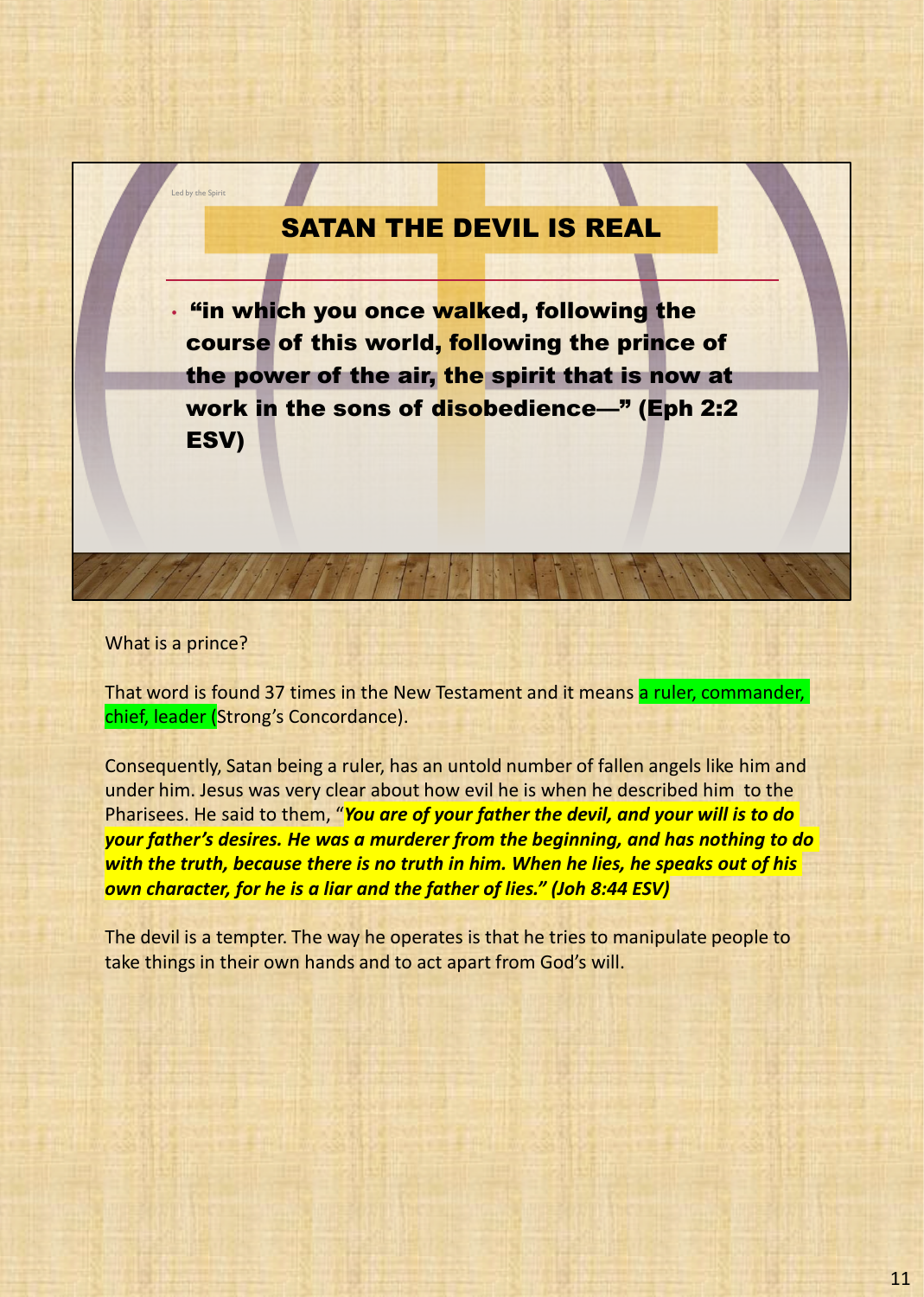

Satan does not attack Jesus directly. He wants Jesus to prove to him that he is the Son of God. Of course Satan knows that he is the son of God.

Jesus, at his baptism, had already received the powerful testimony that he was the beloved Son of God. There were no questions in his mind about his identity.

He knew he was loved.

He knew who he was.

1) Jesus was very hungry. There is nothing wrong in eating bread. What is wrong is the way Satan/the devil wants Jesus to do it.

Jesus came to undo the sin of Adam. He also was a Jew, a descendent of Israel. He responds to the devil by quoting Deuteronomy in the tree temptations presented to him.

When Jesus said that *"man shall not live by bread alone, but by every word that comes from the mouth of God",* he was quoting from Deuteronomy 8:3.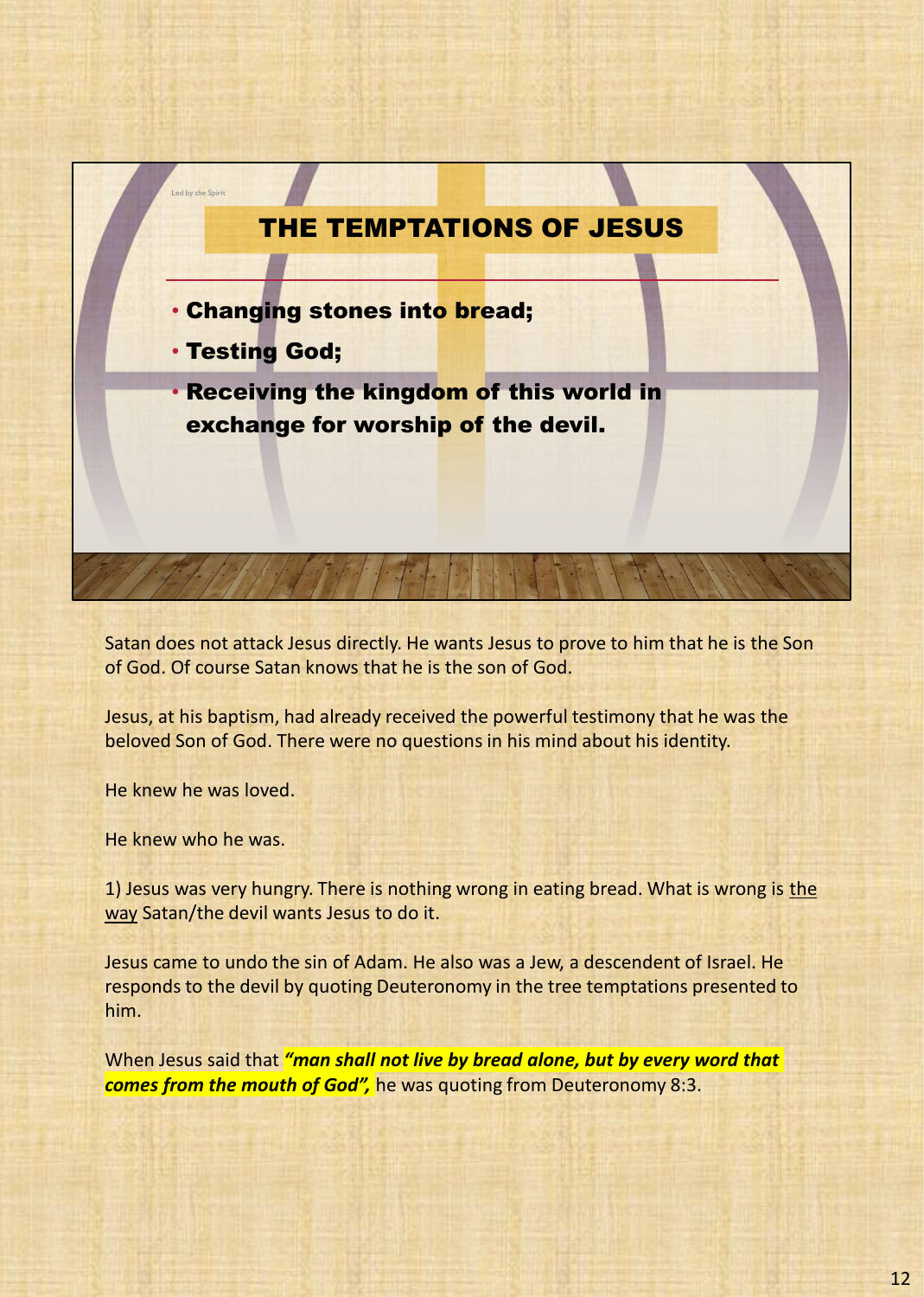That is a common way of the Prince of the air to function. He tempts by making people think that it is okay to function outside God's will.

There is nothing wrong in eating bread in and of itself. The devil tried to get Jesus to not rely on God the Father to provide for him. The temptation was presented to Jesus to do things on his own way.

*The temptation is real, but the good outcome is assured as the Son yields to the leading and the power of the Spirit in accomplishing the Father's will. As Jesus is led away by the Spirit into the desert, Satan will try to get the Son to go contrary to the Father's will, but that very temptation is used by the Father to establish the Son in the Father's will.* (Wilkins, Michael J.. The NIV Application Commentary: Matthew [p. 156]. Zondervan. Kindle Edition.)

That is the way the devil works with all temptations. The way he presents temptations is that they are not necessarily evil in themselves. He often tries to entice people to fall or use good things for a bad purpose.

There is nothing wrong in working and receiving money to sustain one's family or personal needs. It becomes wrong when one begins to place his or her trust in money. This can give a false sense of security. Money can also be used to manipulate people or to reach fame and or power. It can also be used for very selfish reasons.

Money is not wrong in and of itself. It is wrong when we trust it rather that God.

**Food** is good and restaurants are good. However, if one goes to a restaurant so often that he puts himself or herself in debt which cannot be repaid, then it becomes a bad thing.

Another example, **sexual relationships** are good but the devil convinces people that sexual intimacy isokay in any relationship. Jesus clearly teaches us that sexual relationships are meant for a committed marital relationship.

**Loving self** is not a bad thing in itself when rooted in Christ. It becomes a bad thing when it becomes a source of selfishness and disregard for others.

**Feelings** are not a bad thing but when they formed the basis of belief they are being misused.

For example, there is an advertising that says, "feeling is believing". God never says that. On the contrary he tells us to believe in him first. Belief is an expression of the mind first.

Satan can use any aspects of life to tempt us and to rob us of the joy of the Lord.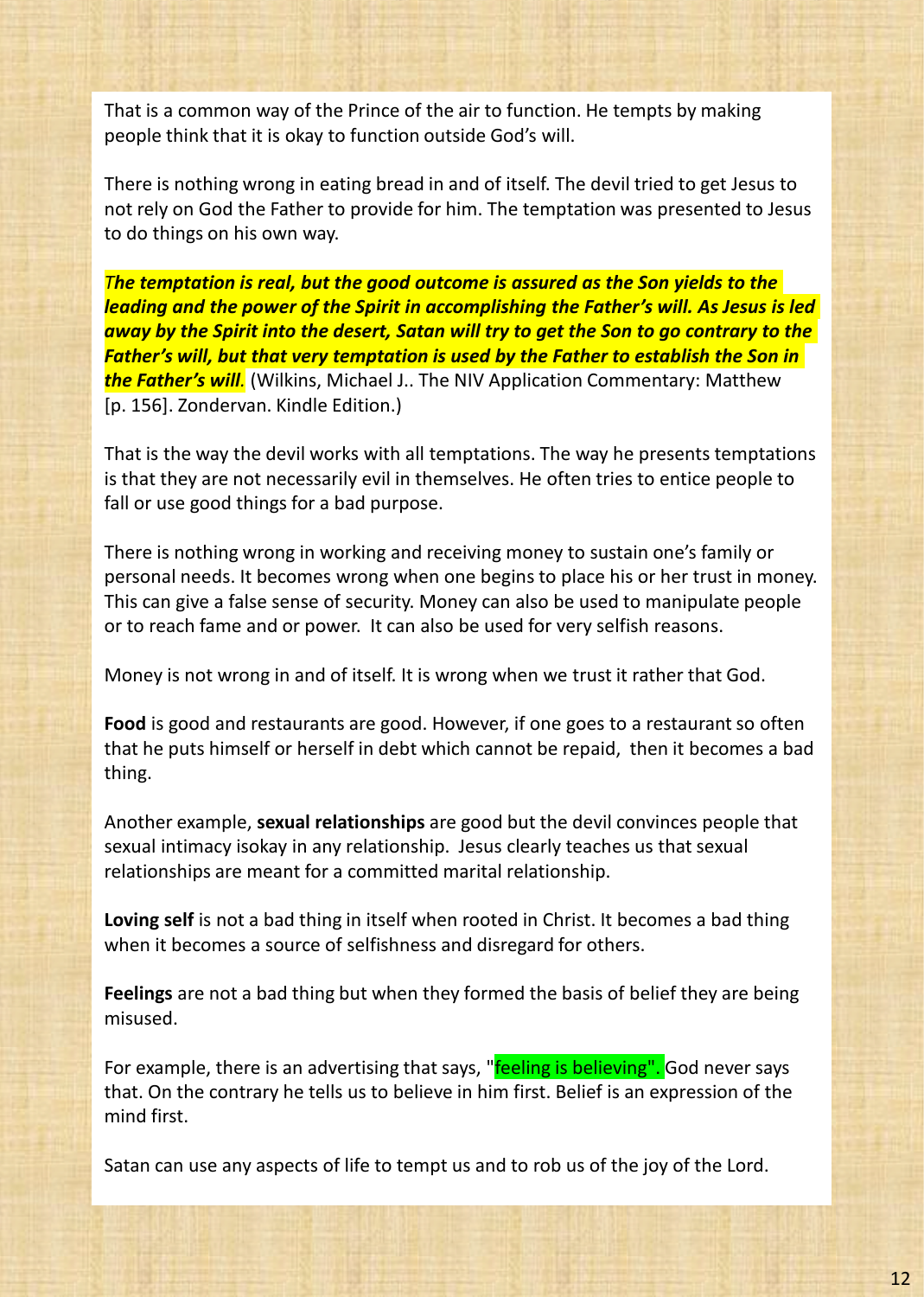2- **Satan the devil then brought Jesus to the pinnacle of the temple. He tempted him to test God**. He basically told him to throw himself of the temple. He quoted Ps 91:12 rightly but in a wrong context in an effort to get Jesus to tempt God.

Satan is able to twist Scriptures for his own ends trying to deceive us about what the will of God is.

Again Jesus quoted Deuteronomy 6:16, **''You shall not put the LORD your God to the test, as you tested him at Massah.'** (De 6:16 ESV).

The history behind that verse refers to Israel while in the wilderness, in the desert.

The people quarreled with Moses because they were thirsty. They wondered if God was really with them. The name of that particular place was called **Massah**, which means testing **Meribah** which means quarreling. The Israelite became angry with Moses and tested God by saying. **'Is the Lord among us or not?'.**

We can certainly test the Lord when, rather than being patient, we want our own way to shortcut what we want in life rather than waiting patiently upon the Lord.

Jesus was not going to consider the devil's manipulation.

3- **The devil tried to work out a deal with Jesus**. If you worship me. I will give you all the kingdoms of the world and their glory. *'8 For the third test, the Devil took him on the peak of a huge mountain. He gestured expansively, pointing out all the earth's kingdoms, how glorious they all were. 9 Then he said, "They're yours—lock, stock, and barrel. Just go down on your knees and worship me, and they're yours."' (Mt 4:8-9 Message)*

Eventually, the devil's goal was to have Jesus worship him. He also wanted Jesus to sidetrack the will of God the Father without going through the ordeal of the cross.

His intent was to give him the kingdom of this world as a free gift without all that effort and suffering. It was the Father's will that Jesus die on the cross in our place to secure our salvation through faith in him.

Temptations are always deceptive and seducing. Satan will go to any length to try to get us to walk outside of God's will. He will try to tell us that we do not have to deny ourself and take up his cross.

'**24** ¶ Then Jesus told his disciples, **"***If anyone would come after me, let him deny himself and take up his cross and follow me. 25 For whoever would save his life will lose it, but whoever loses his life for my sake will find it."* (Mt 16:24-25 ESV).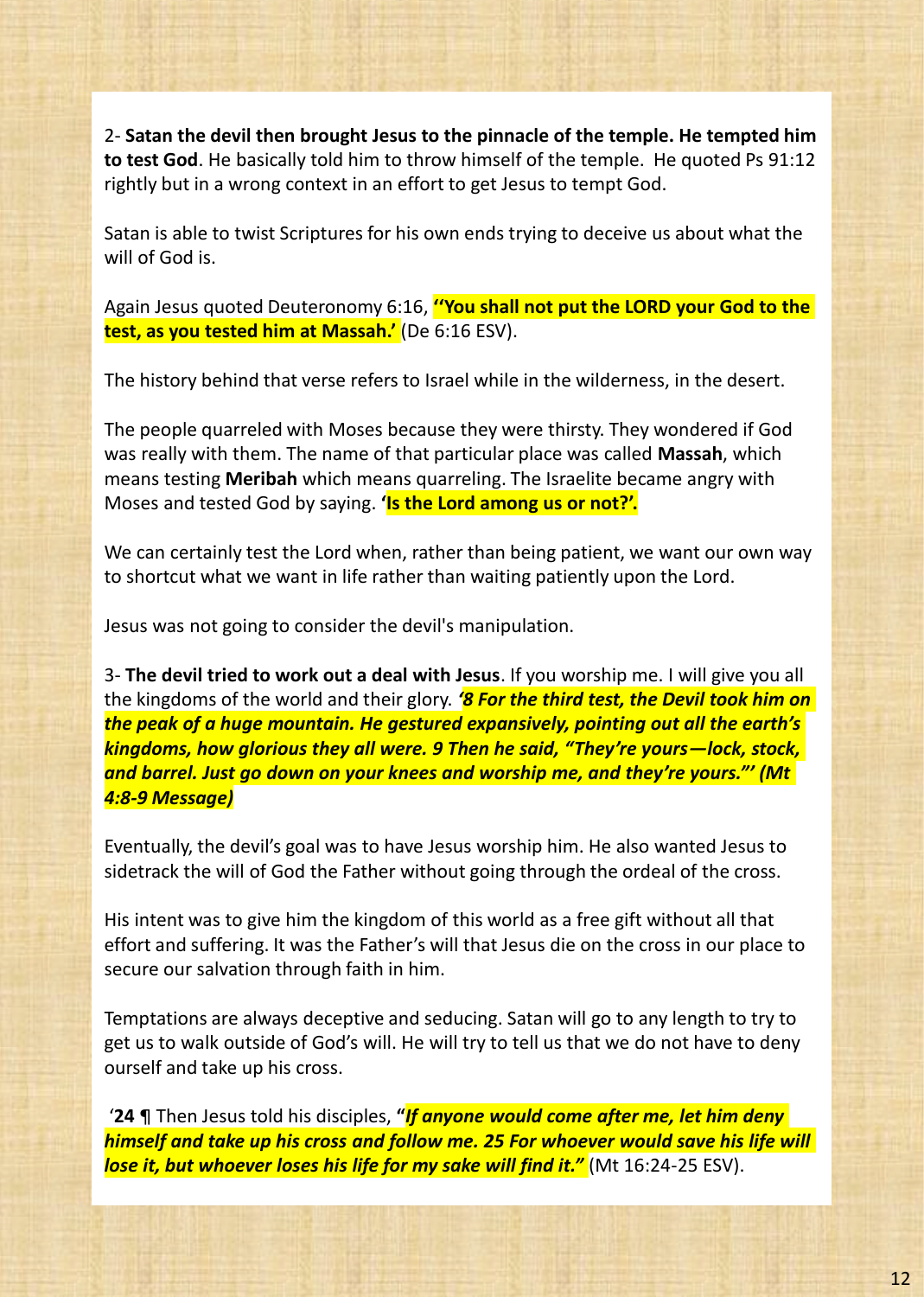The pleasures of this world are quite alluring. Out of love, Jesus was willing to lose his life to give us his life. We need to give up our life and completely trust Jesus to give us his.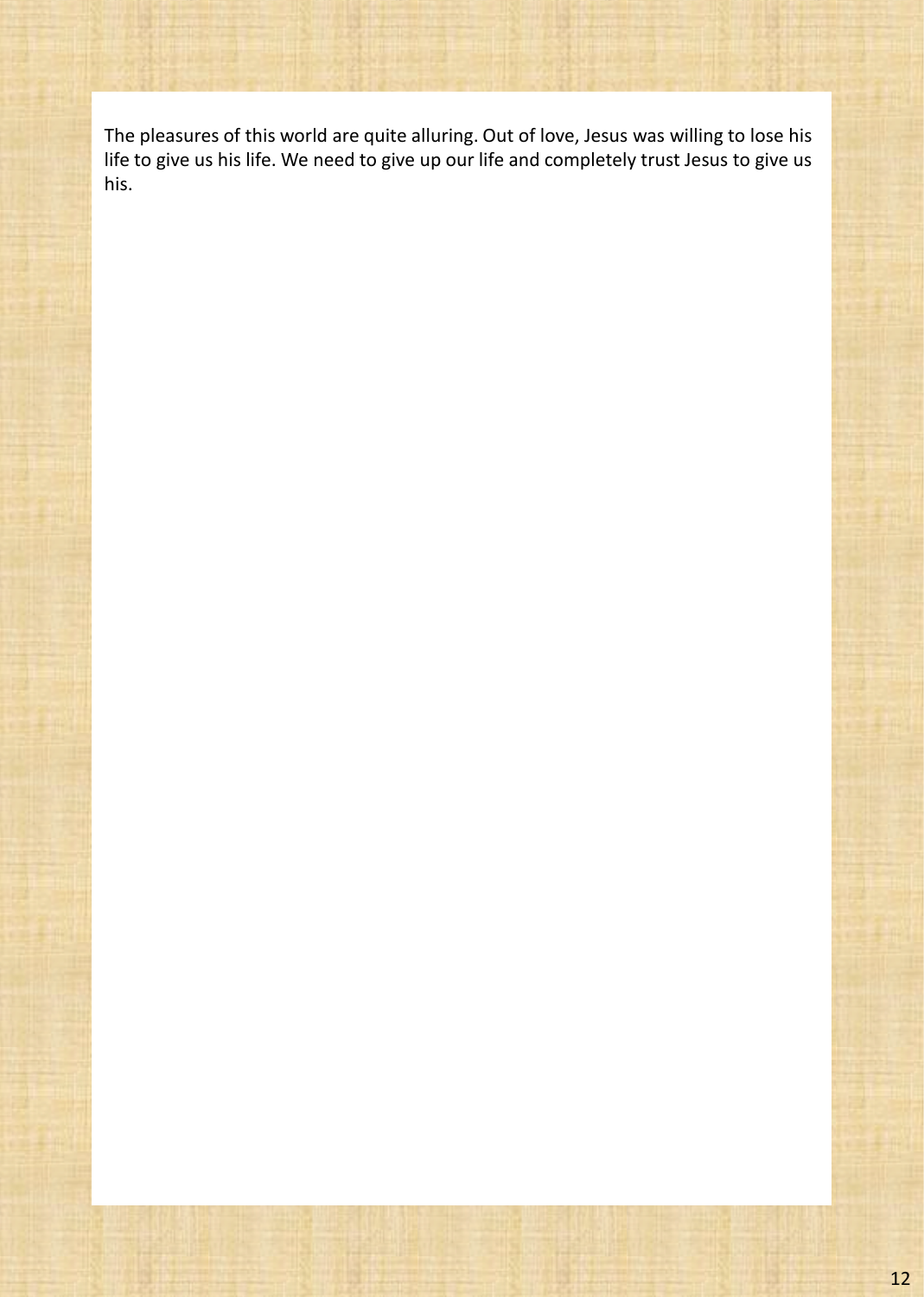How Jesus overcame temptation for us

Led by the Spirit

"But he answered, "It is written. " 'Man shall not live by bread alone, but by every word that comes from the mouth of God.'"" (Mt 4:4 ESV)

From: dailyverses.net

We must realize that the real enemy in this world is not other people.

*"For we do not wrestle against flesh and blood, but against the rulers, against the authorities, against the cosmic powers over this present darkness, against the spiritual forces of evil in the heavenly places." (Eph 6:12 ESV)*

The devil and its minion are our most important enemies.

He will do everything to cause us to desired things that are not in God's will.

This is what he did with Adam and Eve, our first parents. They fell for the trap of desiring the knowledge of good and evil and to be like God.

The devil will try to make us believe that living in Christ leads to a miserable life.

He will try us to make us believe that God does not love us nor has he called us to himself.

There is a way to avoid the traps of Satan.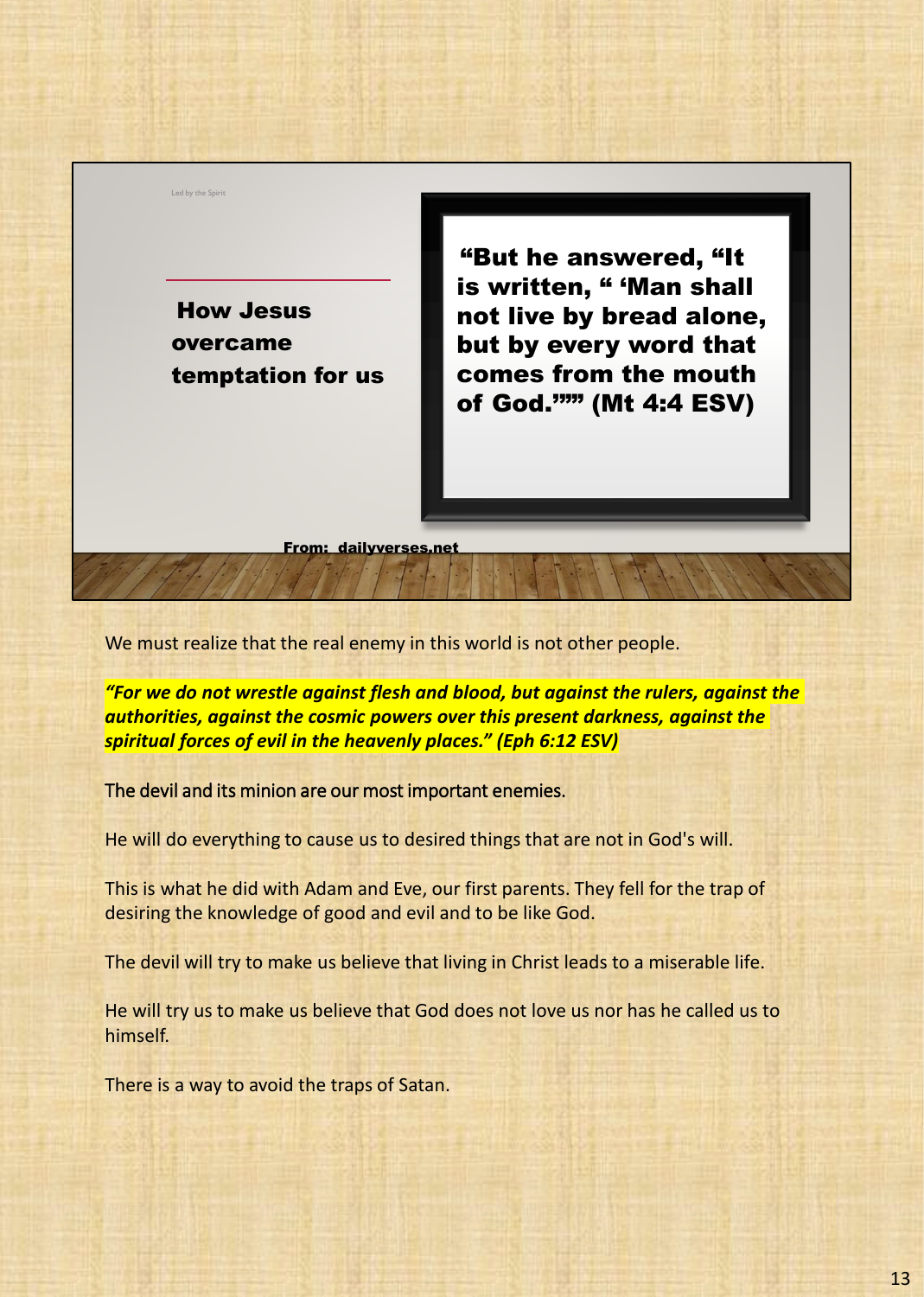Jesus answer about the bread is of utmost importance.

.

The Holy Spirit inspired the writers of the New Testament to write about how to overcome this evil force.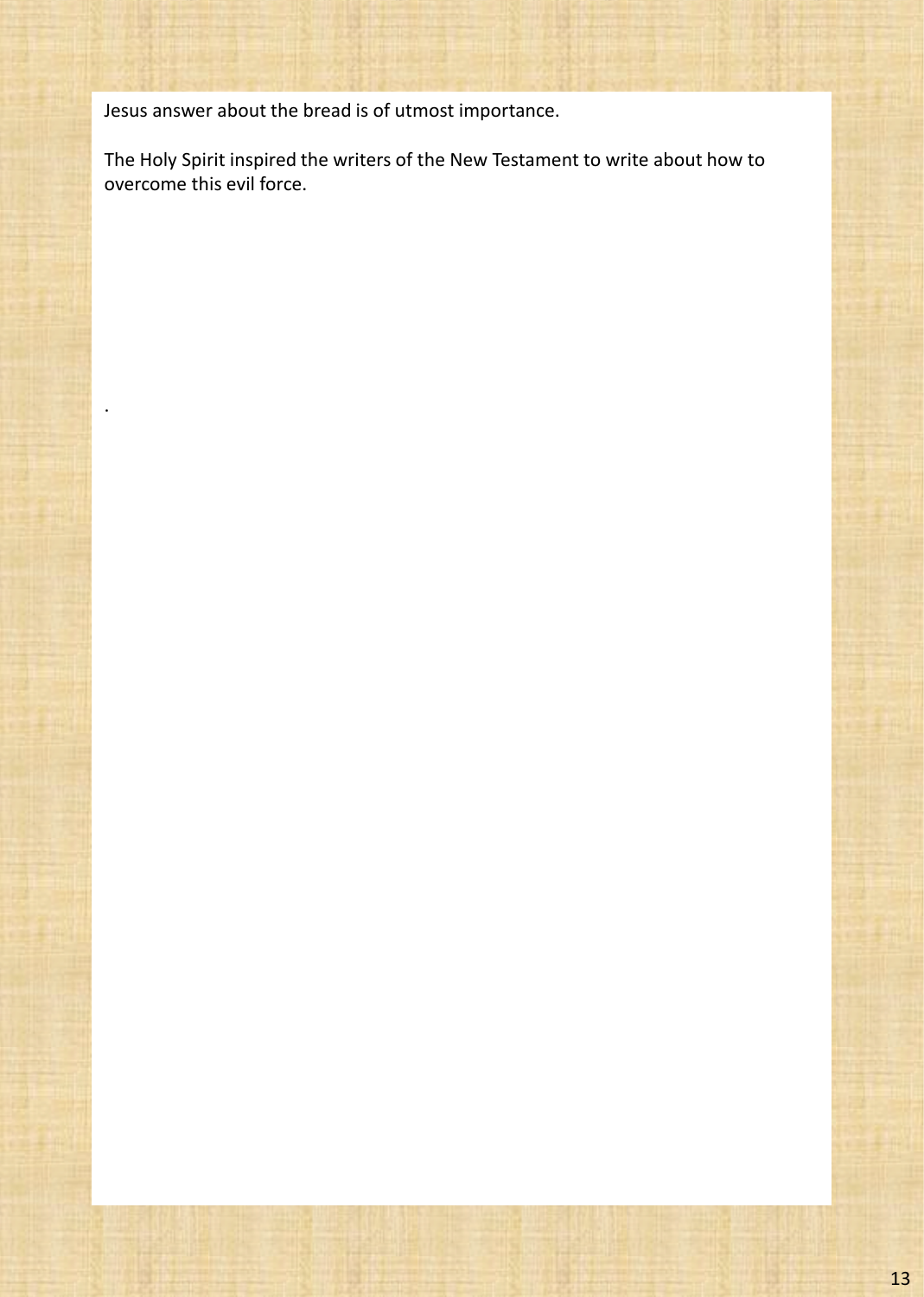

1- James, the brother of Jesus, tells us to draw nigh to God and that he will flee from us.

*"5 Do you think that scripture is just empty words? The Spirit that dwells in us is passionately jealous. 6 But the grace he gives is greater. As scripture says, God resists the proud, but gives grace to the humble. 7 Therefore submit to God. Resist the devil, and he will flee from you. 8 Draw near to God, and he will draw near to you. Cleanse your hands, you sinners; and purify your hearts, you double-minded. (Jas 4:5-8 KJV\_2011)*

"8 ¶ Be sober-minded; be watchful. Your adversary the devil prowls around like a roaring lion, seeking someone to devour. 9 Resist him, firm in your faith, knowing that the same kinds of suffering are being experienced by your brotherhood throughout the world." (1Pe 5:8-9 ESV)

2- We are told that the Holy Spirit will lead us into all truth.

**"***When the Spirit of truth comes, he will guide you into all the truth, for he will not speak on his own authority, but whatever he hears he will speak, and he will declare to you the things that are to come." (Joh 16:13 ESV).*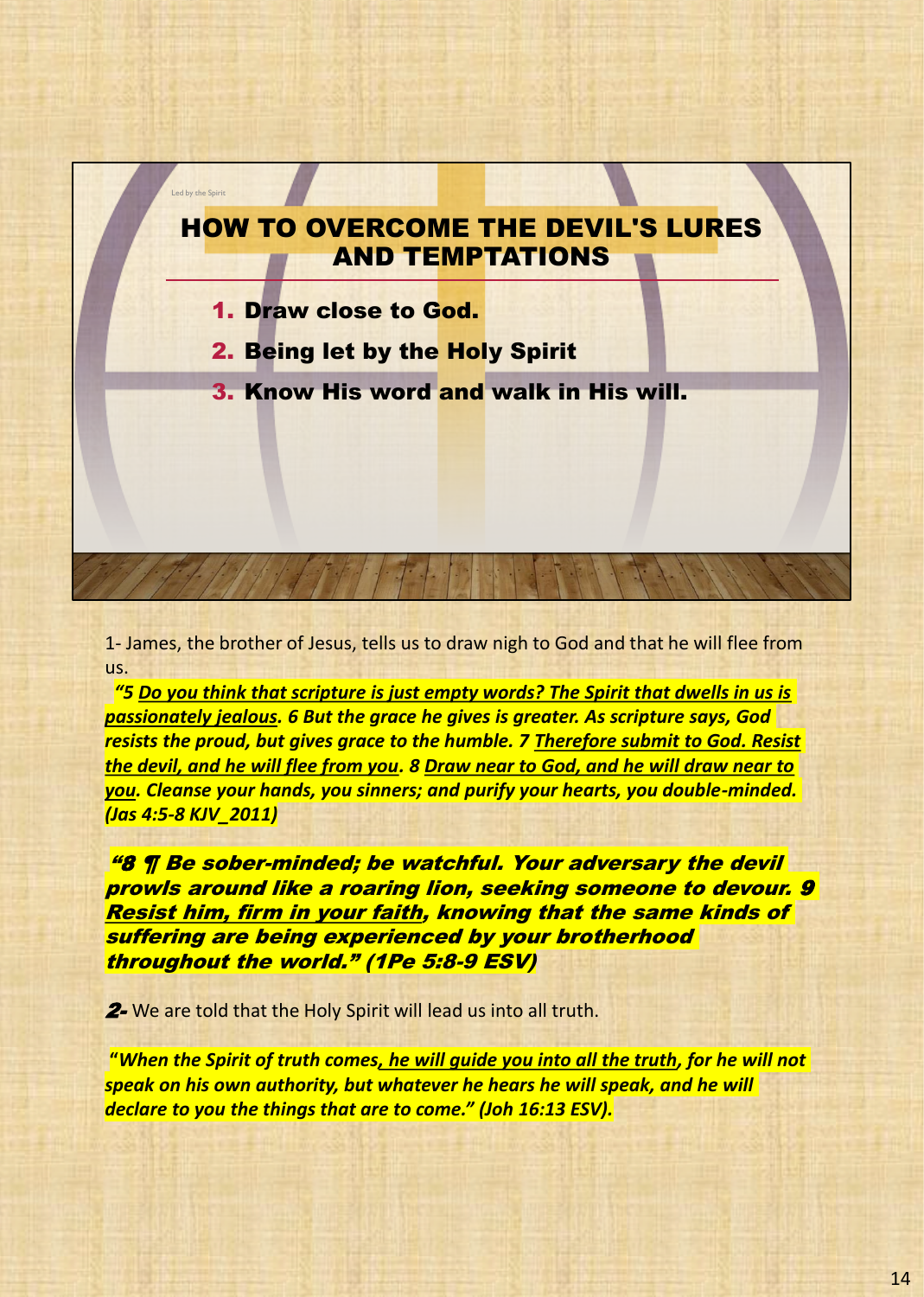Just as Jesus was led by the Holy Spirit and empowered by the Holy Spirit to resist the prince of this world, we are empowered by the same Holy Spirit who indwells in us. We are not left on our own. We are not yet perfect in the flesh but one day, we will be.

#### *3 –* Know His word and walk in His will.

David, the service of our Lord, was inspired to write about our attitude in the Lord.

This foreshadowed Jesus, pointed to him, because Jesus willingly and lovingly accepted to suffer. He looked to the joy beyond the cross when the Father would reconcile the whole world to himself in his beloved Son, Jesus. *("looking to Jesus, the founder and perfecter of our faith, who for the joy that was set before him endured the cross, despising the shame, and is seated at the right hand of the throne of God." (Heb 12:2 ESV).*

Like Jesus, while living in the present circumstances, we are also to look forward to the hope that lies before us. It is only by delighting in the Lord that we can experience the joy of the Holy Spirit. No human being can give that joy to us. It is a gift of God.

*"1 ¶ 'OF DAVID.' Fret not yourself because of evildoers; be not envious of wrongdoers! 2 For they will soon fade like the grass and wither like the green herb.*

- *3 Trust in the LORD, and do good; dwell in the land and befriend faithfulness.*
- *4 Delight yourself in the LORD, and he will give you the desires of your heart.*
- *5 Commit your way to the LORD; trust in him, and he will act.*
- *6 He will bring forth your righteousness as the light, and your justice as the noonday.*
- *7 ¶ Be still before the LORD and wait patiently for him; fret not yourself over the one who prospers in his way, over the man who carries out evil devices!*
- *8 Refrain from anger, and forsake wrath! Fret not yourself; it tends only to evil." (Ps 37:1-8 ESV)*

Let us thank Jesus that he was secure in his Father's love and being led by the Holy Spirit defeated Satan every step of the way including his final act through his death on the cross and his resurrection.